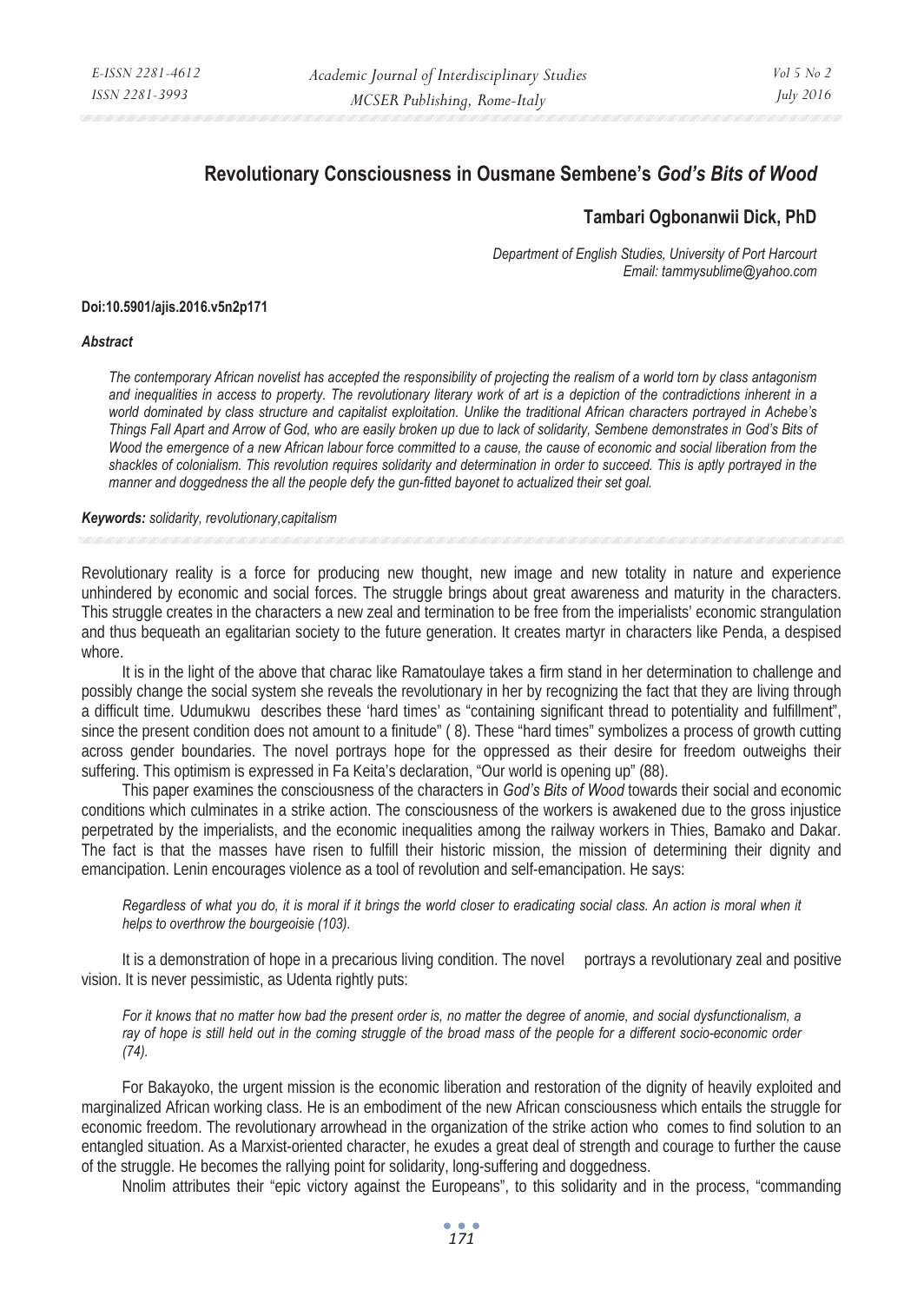respect and achieving dignity…" (51). The continuity of a totally inhuman, exploitative, and discredited system often leads to violence. The eruptive violence in *Gods Bits of Wood* is an accumulated aggression in the poor masses in reaction to the oppression and injustice suffered in the hands of the imperialists and the African compradors.The defiance of "fixed bayonets and tear-gas" which are tools of oppression, by the workers indicated their resolve to take their destiny in their own hands. This lends credence to Fanon assertion that colonialism entails "a furious determination to deny them all attributes of humanity (which) forces the people it dominates to ask themselves questions constantly (200). Adebayo sees the characters in Sembene's pre-independence novels as positive matured revolutionary heroes, attributing their victory to their "wide experience, physical energy, broad-mindedness, selflessness and faith in the future of the African mass and in the destiny of the African youth: (60), the foregoing serves as their guiding principles. The role of women in the struggle for economic liberation and social order cannot be overemphasized. They are portrayed by Sembene as a positive and motivating force. He portrays the women characters as having grown above the traditional feminine roles in African context. They play leading role in the struggle for economic freedom and restoration of African dignity.

Udumukwu sums up Sembene's craftsmanship in using women in the roles that traditionally would have been gender-biased when he says

*Sembene demystifies any form of gender discrimination against the women. The struggle is neither that of men nor even of the women, both genders unite to make the struggle a people-oriented struggle ( 12).* 

The strike thrusts women to the forefront of the struggle. This is unAfrican because such roles are reserved for men. The strength in Ramatoulaye, the transformation in N'deye Touti and the maturity in Penda are evidences of an unbiased gender struggle.

Gikandi states that;

*… those people who learn from their experiences or from the examples of others are elevated into cultural heroes, even when they died serving their people (124).* 

N'deye Touti suffers brutal detachment from the society which makes her feels dispossessed and incapable of dominating her own life. This is alienation in the true sense of it. The strike creates the awareness that brings back the women back to the reality of the world around them. Tiemoko observes this latter when he says that, 'the strike is like a school for al of us, both males and females'. (85)

*God's Bits of Wood* is a work of art committed to changes of existing social reality in Africa, changes in positions which are initially perceived as firm and unchangeable. The strike acts as the catalyst for change by which the workers are forced to ask themselves questions about their identities as a colonized people. Ironically, characters who prefer to serve their own needs are destroyed by the very forces they do not want to confront as in the case of Saukoure, the watchman. Doudou the secretary of the strike committee demonstrates this feeling of uncertainty as memories of past strike which was ruthlessly crushed, keep haunting him to ask if the strike is justified. But the solidarity and collective will of the workers strengthen him, and he sees no point in allowing "old pears" to be the "basis for present actions". The physical conflict between the workers and the forces of coercion is only a manifestation of the feeling of hopelessness and despair.

Bakayoko links himself absolutely with the people's cause for economic freedom and achieves this objective by leading the people successfully in the struggle for economic emancipation. He is fearless even in the face of brutality. Some of his revolutionary speeches betray the militancy in him. He does not conceal his distrust and grievances for indigenous politicians. Sembene builds a myth around him as the organizing principle in the strike action, who comes in to provide solution to an otherwise entangled situation. He acts the link between the three towns of Thies, Bamako and Dakar, where strike take place. He symbolizes confidence and a source of inspiration when the people's faith is shaken. He is a "promethean figure, remote, enigmatic, sculpted out of pure intellect and omniscience" (117).*God's Bits of Wood* represents different ideas to different schools of thought. To one, the novel has bread as the fundamental issue of discourse. In other words, the struggle is all about an immediate means for survival. And so "the strike itself is a negative counter-measure embarked upon to obtain a denied good" (Nnolim, 54). To the other, it is not a struggle geared towards obtaining basic human needs such as food. He argues that the novel is based on the premise of time and that the struggle is to "make a new form of sense out of received ideas and values" (Udumukwu, 3). The latter is in line with the process of growth, consciousness and change which form the basis of discourse. This change is marked in the transformation of N'deye Touti from being mesmerized by the colonial tradition, ideas and values to African values and culture.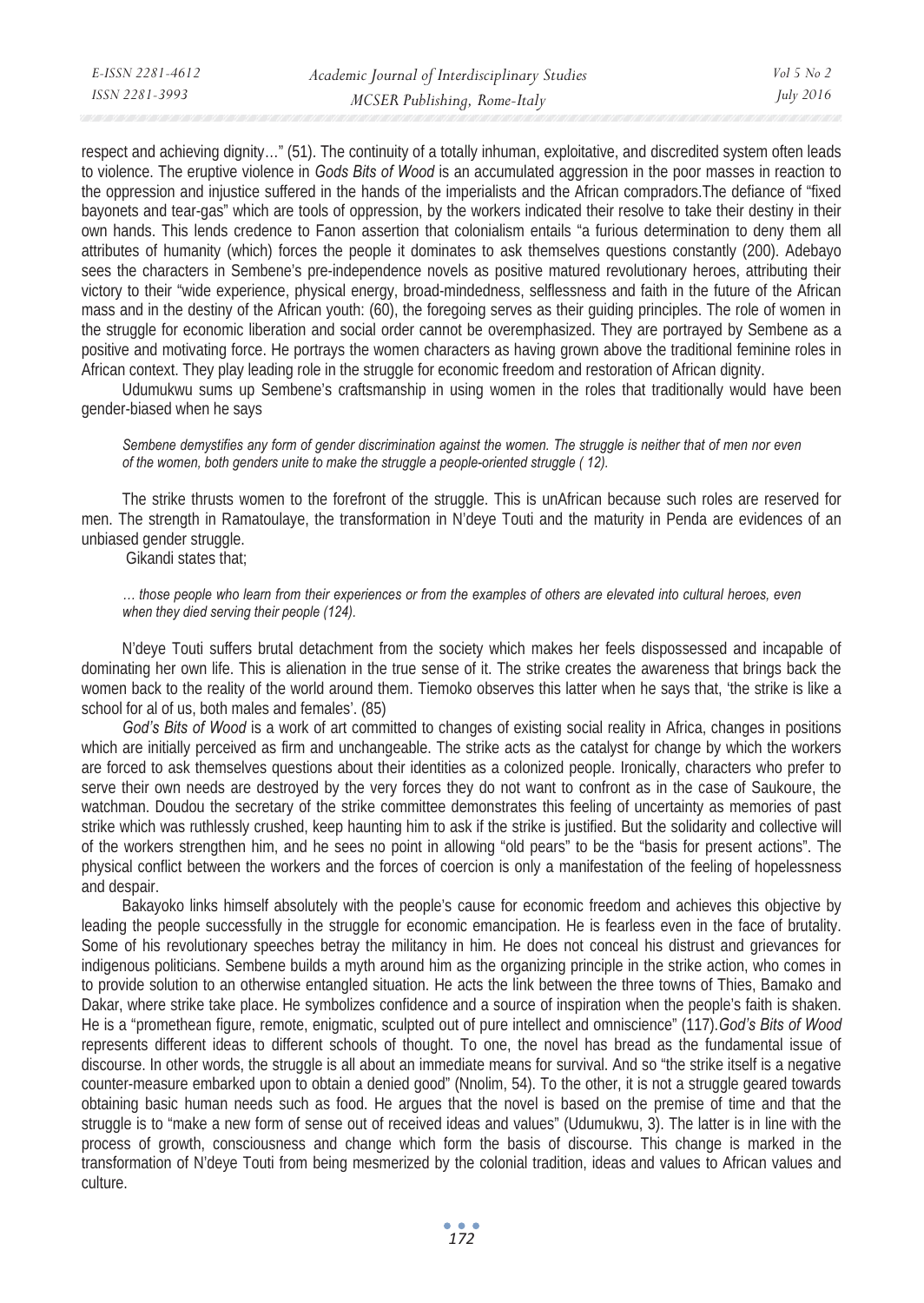| E-ISSN 2281-4612 | Academic Journal of Interdisciplinary Studies | Vol 5 No 2 |
|------------------|-----------------------------------------------|------------|
| ISSN 2281-3993   | MCSER Publishing, Rome-Italy                  | July 2016  |

Suffice it to say that the tension is between labour and capital, between the forces of progress and reaction. The workers must mass to fight for their economic emancipation. Okafor draws a comparison between the industrial revolution which took place in Europe between the 18<sup>th</sup> and 19<sup>th</sup> century in its radical effect to the colonial assault on Africa in the  $19<sup>th</sup>$  and  $20<sup>th</sup>$  century. He posits the two phenomena are both a result of the strangle hold of triumphant capitalism which gives rise to violent and rapid changes in the affected societies. This corroborates Maduka's opinion of the bourgeois as "mean, egocentric individuals who are only interested in preserving the integrity of their economic investment" (201).

Capitalist exploitation alienates the individual from the work of his hands, from nature and from society. Consequently, the individual feels estranged from the fundamental issues that concern his life. He loses control over the orientation of his life in relation to the world around him.

The individual feels a stranger in his own world. Marxist socialism therefore aims to cure human being of this existential malady by making it possible for man to regain control of his world and establish a new social order.

He must refuse to accept the "divide and rule" tactics by the forces of coercion. Characters like Diara and Dauoda Beaugosse are bought over in addition to the cutting off of food and water supplies. They place their own welfare above the collective good, unlike Doudou who turns down an offer of three million francs and promise of promotion as prizes for defection. There are also blacks like the politicians who are not really interested in the fate of the working class, such as the Imam, who sees the actions of the workers as "against the will of God" (124), and appeals to their religious consciousness. This is an indication that religion is a veritable tool in the hands of the bourgeois by appealing to the consciousness of the oppressed.

However, of great significance is the process of growth and maturity which the characters pass through in the novel. They come to realize emancipation – economical or political does not come by defection but by unity for a common cause. The responsibility of the revolutionary imagination is the depiction of the contradiction inherent in a world dominated by private property, class rifts and capitalist exploitation as well as the projection of a more egalitarian world. The focus in revolutionary literary works centred around depicting the prevalent social malaise which came to the fore with the attainment of independence when the socio-political gulf between the ruling class and the masses became more pronounced.

## **References**

Adebayo, Aduke. "Heroes and Anti-heroes in Sembene Ousmane" *Studies in the African Novel.* (eds). Asein, S.O. AND Ashaolu, A.O. Vol. 1, Ibadan: University of Ibadan Press, 1985.

Fanon, Frantz. *The Wretched of the Earth.* (trans) Constance Farmington. London: Penguin Books, 1961.

Gikandi, Simon. *Reading the African Novel.* London: James Currey, 1987.

Gugelberger, George M. (ed.). *Marxism and African Literature.* London: James Currey Ltd., 1985.

Lening, V.I. *Selected Works.* New York: International Publishers, 1937.

Maduka, Chidi. *The Intellectual and the Power Structure.* Port Harcourt: University of Port Harcourt Press, 1999.

Nnolim, Charles E. "Craft in Marxist Garb: Bread, the social issue in Sembene's *God's Bits of Wood* in *Approaches to the African Novel.* Owerri: Ihem Davies Press Ltd., 1992.

Okafor, R.N.C. *The African Narcissues: A Comparative Study of Anglophone and Francophone Fiction.* Nigeria: Nok Publishers International, 1991.

Ousmane, Sembene. *God's Bits of Wood.* London: Heinemann, 1960.

Soyinka, Wole. *Myth, Literature and the African World.* Cambridge University Press, 1976.

Udumukwu, Onyemaechi. "The Narrative of Temporality: A Phenomenological Study of Sembene's *God's Bits of Wood" KIABARA: Journal of Humanities.* Vol. 8. Number 2, University of Port Harcourt, 2002.